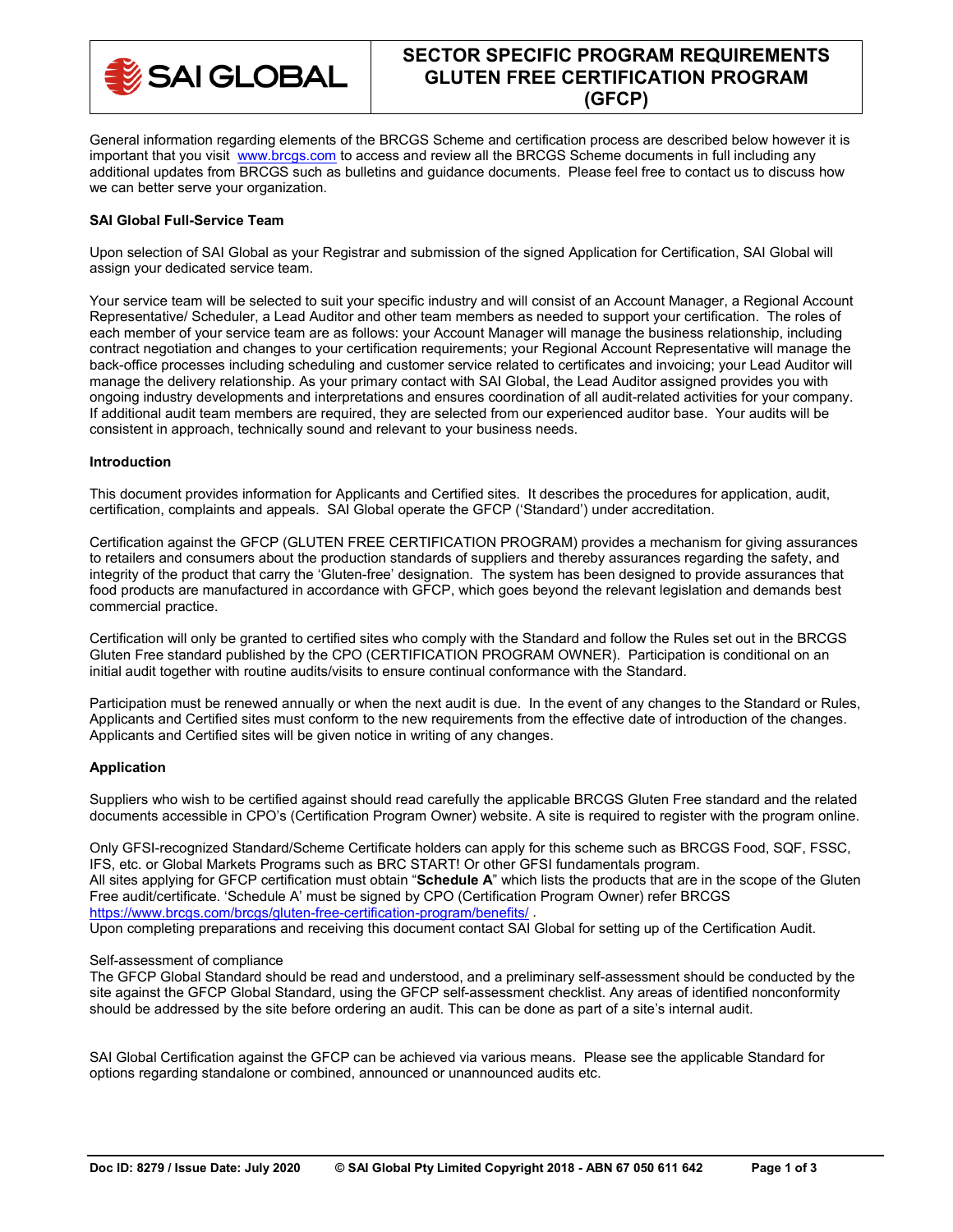

# **SECTOR SPECIFIC PROGRAM REQUIREMENTS GLUTEN FREE CERTIFICATION PROGRAM (GFCP)**

The application fee (detailed on a separate fee sheet) is payable upon submission of the application form. If the Applicant withdraws their application before the initial audit, the fee may be refundable in part at the discretion of SAI Global. Withdrawals of applications must be made in writing to the SAI Global office.

## **Audit**

The Applicant will be contacted by SAI Global to make an appointment for an audit at a mutually acceptable date. If an Applicant cannot agree a suitable appointment date for the audit the onus is on the Applicant to contact SAI Global when they are ready for the audit. The applicant must contact SAI Global within 6 months of this notice; otherwise their application will be withdrawn. This only applies to new applicants. Once certified, Certified sites must make themselves available for audit promptly; at or prior to the designated re-audit dates.

A GFCP-approved auditor will conduct the GFCP Audit. The audits may be combined with other GFSI-recognized system/program, as an addendum of 0.5 day in length on-site. In the case of this practice some adjustments or allowances may take place to synchronize the GFCP audit dates to the GFSI or other food safety Management system/program re-audit dates. These combined audits are short on-site as auditor takes in to consideration the Management System/ hazard/riskassessment of the GFSI program audit. Where the GFCP is done at a different time to the GFSI audit (Standalone audit) may be 1.5 or more days, during which the auditor audits the Gluten Free Management System as a whole. Sites requesting Standalone) GFCP audits must hold a valid GFSI-recognized scheme/program certificate.

## **Certification**

Following an audit, the auditor will submit a report to the SAI Global Office. SAI Global will determine the eligibility of the Applicant for certification as a certified site. Applicants with no outstanding non-conformities will normally receive the audit report and a certificate 42 days after the first day of the GFCP audit; but not before all fees relating to the site are paid in full.

If the auditor reported that an audited site did not conform to all requirements of the Standard, SAI Global will make a decision as to certification based on the degree of non-conformity. Documentary evidence or re-visit may be required to verify that non-conformities have been rectified. If a re-visit is necessary, a further fee will be incurred. Where possible, each Applicant will be notified in writing of the decision (if certificate is granted or not granted) in relation to their application for certification within 42 days after the audit.

If a site is refused certification SAI Global shall, by written notice, advise the Applicant of the reason(s) for the refusal, remaining courses of actions (e.g.: corrective actions), or their right of appeal and provide details of the Appeal Procedure (see Appeals). If the site wishes to be reconsidered following refusal, a new application is required.

Similarly, the certificate nor the audit report, shall be valid until all fees have been received, irrespective of the outcome of the certification process.

If an application is refused certification SAI Global shall, by written notice, advise the Applicant of the reason(s) for the refusal, their right of appeal and provide details of the Appeal Procedure (see Appeals). If an Applicant wishes to be reconsidered following refusal, a new application is required.

The final decision relating to certification (whether on appeal or otherwise) rests with the SAI Global Certification Committee whose decision is final and binding. The site will be informed of the certification decision following the Technical Review. The final report is produced in English.

By joining the program, the Applicant / Certified site consents to the processing by SAI Global of data and the subsequent release of the audit report to the Certification Program Owner (CPO). In all other cases the audit reports will be confidential to SAI Global and the client unless a consent form (available from the SAI Global office or SAI Global auditor) has been signed by the Applicant or Certified site.

Certificates are not transferable and remain the property of SAI Global who controls its ownership, use and display. The certificate must be returned to them upon request. Only Certified sites can use SAI Global certificates, and strictly only in relation to the scope of their certification. Certified sites must not make any express or implied claim that certification applies to product, locations or activities that are not included in the scope of their certificate. Only Certified sites can use SAI Global marks or logos and only in accordance with the Conditions of Use. By joining the program, the Applicant / Certified site consents to the transmission of certification status details including an electronic copy of the Certificate of Conformity (where one is issued) to the CPO (Certification Program Owner).